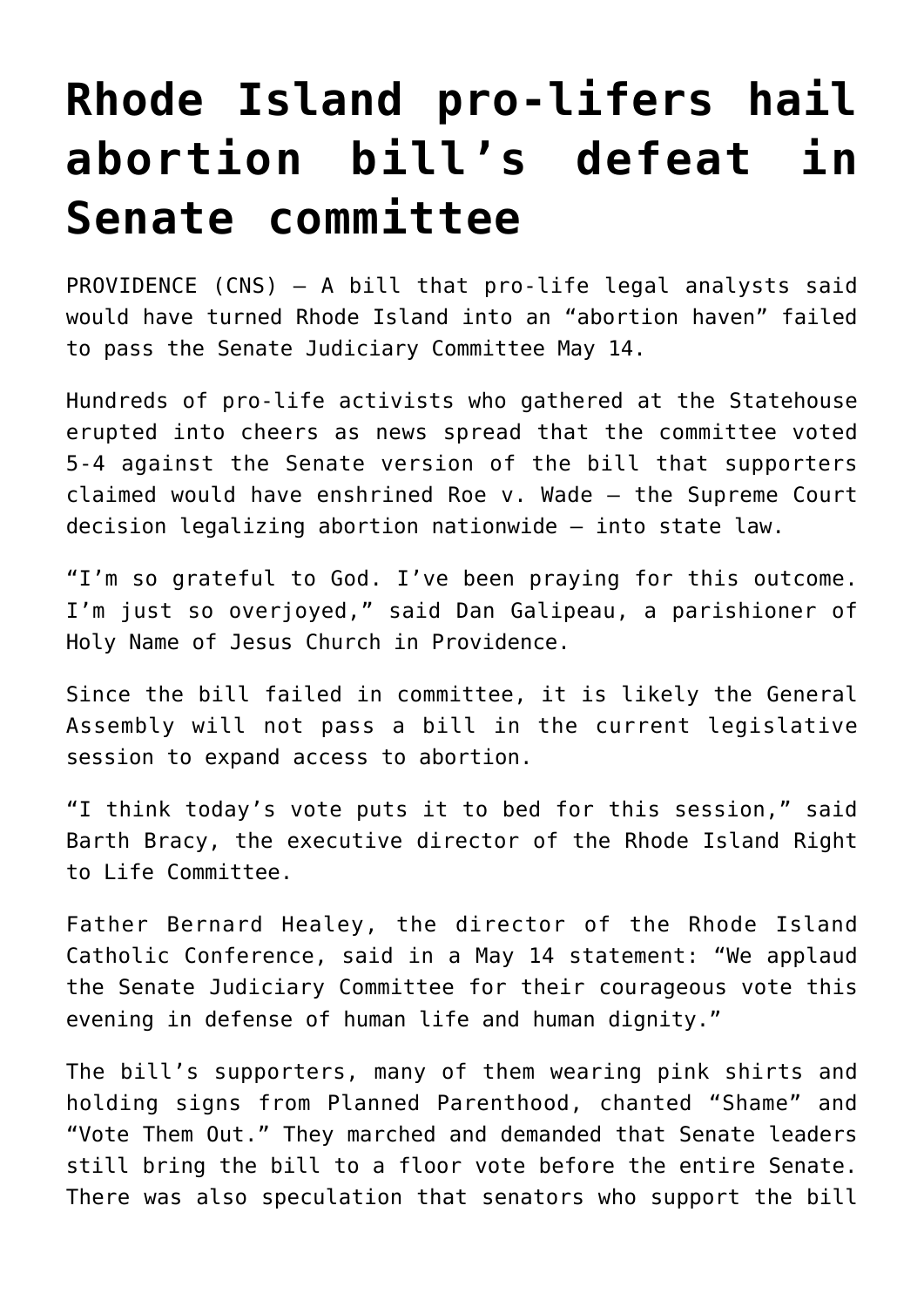will try to attach it to other legislation.

Bracy said he believes these efforts will not be successful, but he said the state Right to Life Committee will not be complacent about maneuvers to revitalize the Senate bill, a version of which already passed the state House of Representatives in March.

"This bill was a brazen attempt to use fear, uncertainty and doubt to push an extreme abortion agenda," said Bracy, who added that the pro-life movement in Rhode Island also had to push back against local media that he said frequently mischaracterized the bill to make it sound less extreme.

"Enough members of the Senate read the bill, read our legal analysis and understood that and were not bullied by a lying media," Bracy said.

A seven-page analysis on the legislation, written by attorney Paul Benjamin Linton, a lawyer who served as general counsel of Americans United for Life, said the bill would turn Rhode Island into "an abortion haven" where any unborn child could be killed up until the moment of birth, with the state given no recourse to restrict or regulate abortion facilities.

Supporters said the legislation would have only reinforced what the U.S. Supreme Court currently permits, but pro-life advocates warned that the bill's language would have paved the way for late-term abortions in Rhode Island.

Hours before the Senate Judiciary Committee's vote, Providence Bishop Thomas J. Tobin tweeted that he was counting on the committee to reject "the radical pro-abortion bill," saying it "goes way beyond Roe v. Wade."

"The vast majority in R.I. oppose late term abortions, the termination of viable children," the bishop also tweeted.

Bracy said he received several phone calls from Rhode Island